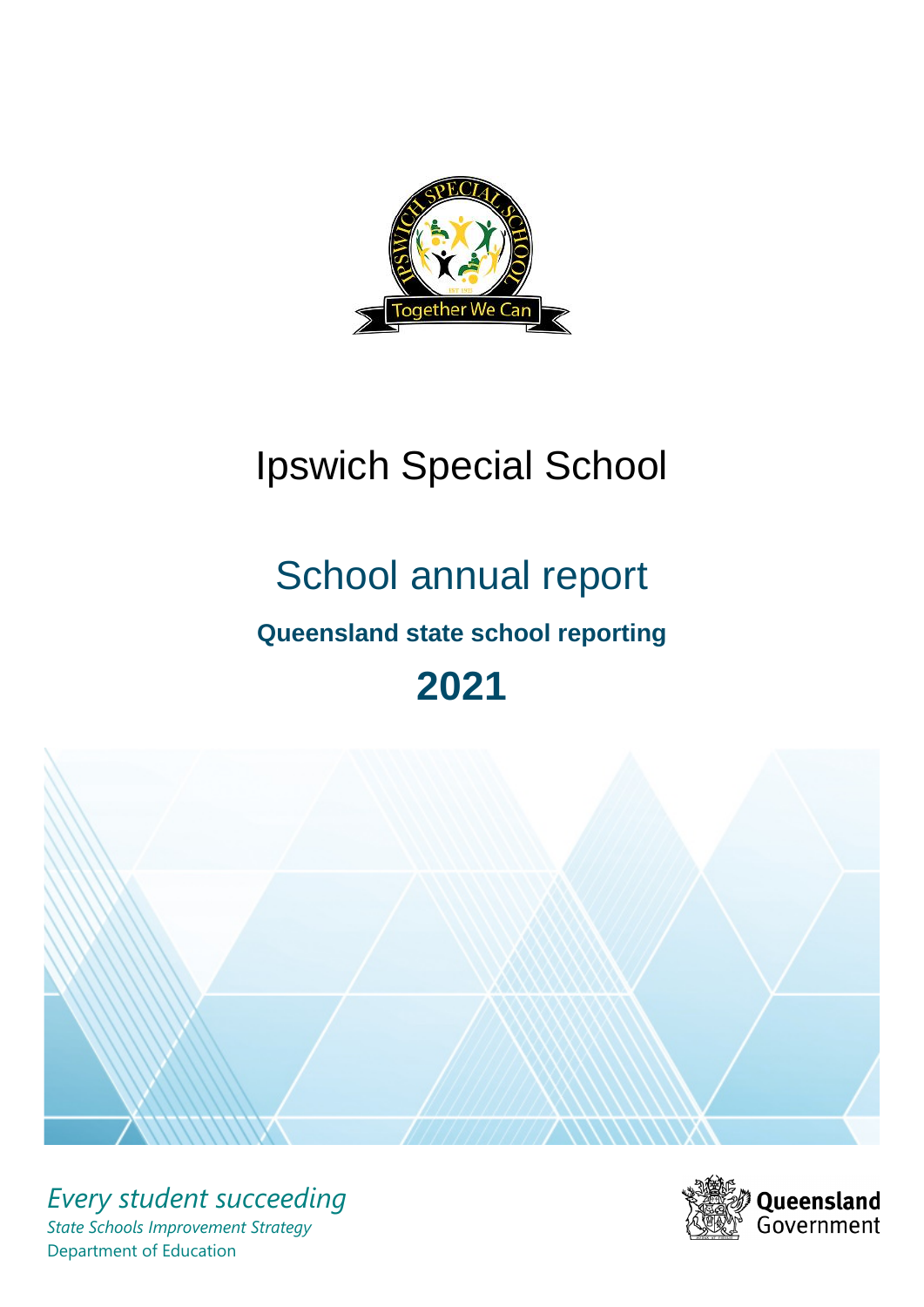**OFFICIAL – Public** Published as information source only. Public information used to create this report may not appear in this format in the public domain Please refer to disclaimer information.

#### **Contact details**

| <b>Postal Address</b> | PO Box 464 Ipswich 4305          |
|-----------------------|----------------------------------|
| <b>Phone</b>          | (07) 3813 5777                   |
| Fax                   | (07) 3813 5700                   |
| Email                 | principal@ipswichspecs.eq.edu.au |
| Website               | https://ipswichspecs.eq.edu.au   |

#### **Disclaimer**

The materials presented in this report are distributed by the Department of Education (the department) as an information source only.

The information and data in this report is subject to change without notice.<br>The department makes no statements, representations, or warranties about the accuracy or completeness of, and you should not rely on, any informa report.

The department disclaim all responsibility and all liability (including without limitation, liability in negligence) for all expenses, losses, damages and costs you might incur as a result of the information in this report being inaccurate or incomplete in any way, and for any reason.

Despite our best efforts, the department makes no warranties that the information in this report is free of infection by computer viruses or other contamination.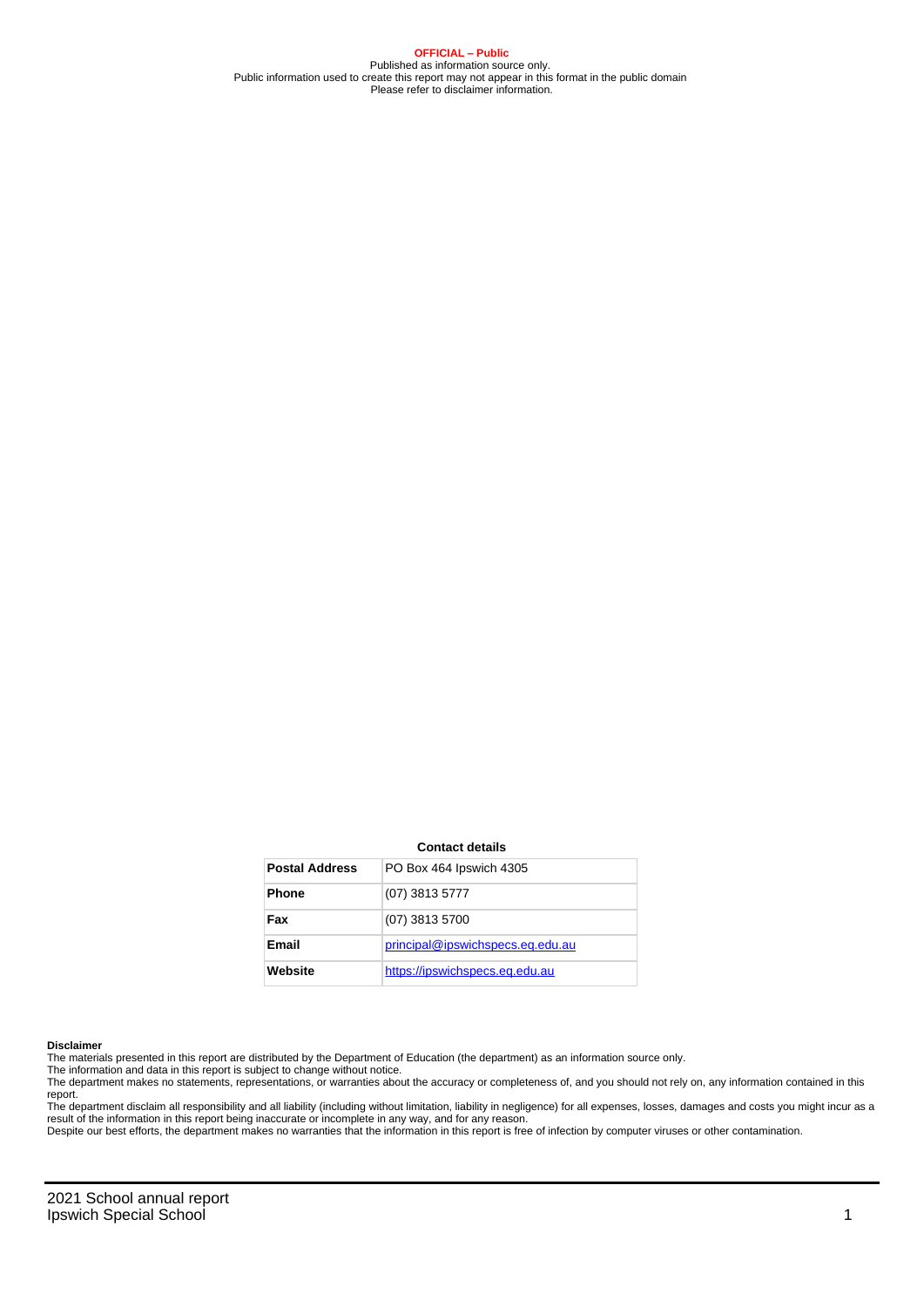| School context                   |                                                                                                                                                                                         |
|----------------------------------|-----------------------------------------------------------------------------------------------------------------------------------------------------------------------------------------|
| Coeducational or single sex      | Coeducational                                                                                                                                                                           |
| <b>Independent Public School</b> | No                                                                                                                                                                                      |
| Year levels offered in 2021      | Early Childhood - Year 12                                                                                                                                                               |
| Webpages                         | Additional information about Queensland state schools is located on the:<br>My School website<br>Queensland Government data website<br>Queensland Government schools directory website. |

# **Characteristics of the student body**

## **Student enrolments**

#### **Table 1: Student enrolments by year level**

|                   |                | February       |                |                | <b>August</b>  |                |
|-------------------|----------------|----------------|----------------|----------------|----------------|----------------|
| <b>Year Level</b> | 2019           | 2020           | 2021           | 2019           | 2020           | 2021           |
| <b>Prep Year</b>  | $\overline{4}$ | $\overline{c}$ | $\overline{7}$ | $\overline{4}$ | $\overline{2}$ | $\overline{7}$ |
| Year 1            | 6              | 4              | $\overline{c}$ | 6              | 4              | $\overline{a}$ |
| Year 2            | 8              | 5              | 4              | 8              | $\overline{4}$ | 5              |
| Year 3            | 6              | $\overline{7}$ | 5              | 6              | 6              | 4              |
| Year 4            | 10             | 6              | $\overline{7}$ | 10             | 6              | $\overline{7}$ |
| Year 5            | 6              | 11             | 6              | 6              | 11             | 6              |
| Year 6            | 8              | 6              | 12             | $\overline{7}$ | $\overline{7}$ | 11             |
| Year 7            | $\overline{4}$ | $\overline{7}$ | 8              | 3              | $\overline{7}$ | 8              |
| Year 8            | 6              | 3              | $\overline{7}$ | 5              | 3              | $\overline{7}$ |
| Year 9            | 8              | 5              | 3              | $\overline{7}$ | 6              | 4              |
| Year 10           | 10             | $\overline{7}$ | 6              | 10             | 8              | 6              |
| Year 11           | 5              | 10             | 8              | 5              | 10             | 8              |
| Year 12           | 13             | 6              | 13             | 12             | 6              | 11             |
| <b>Total</b>      | 94             | 79             | 88             | 89             | 80             | 86             |

Notes

1. Student counts include headcount of all full- and part-time students at the school.

# **Average class sizes**

#### **Table 2: Average class size information for each phase of schooling**

Class size data is not available for this school.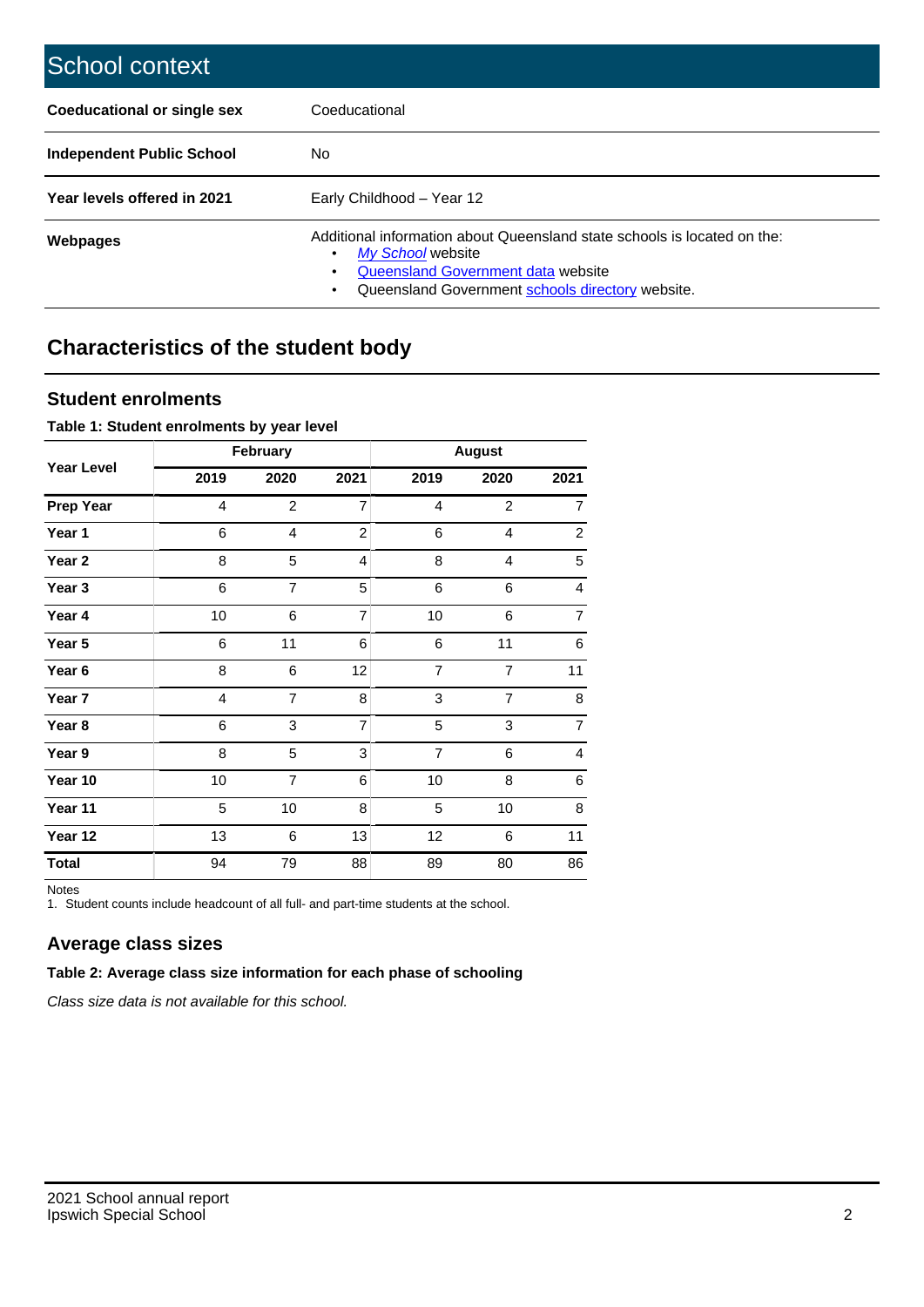## **Respectful relationships education**

To support students' learning, health and wellbeing all state schools are required to implement respectful relationships education through the Prep to Year 10 Australian Curriculum: Health and Physical Education and/or through school pastoral care programs across Prep to Year 12.

### **Parent, student and staff satisfaction**

Tables 3–5 show selected items from the Parent/Caregiver, Student and Staff School Opinion Surveys. In response to the COVID-19 health emergency, the annual school opinion surveys of students, teachers and staff were not administered in 2020. A new time series started in 2021 and data from this collection is not considered directly comparable with earlier collections due to significant methodology changes.

For state level information go to the **[School Opinion Survey](https://qed.qld.gov.au/publications/reports/statistics/schooling/schools/schoolopinionsurvey) webpage**.

#### **Table 3: Parent/Caregiver Survey**

| Percentage of parents/caregivers who agree <sup>1</sup> that:                                               | 2019   | 2020 | 2021  |
|-------------------------------------------------------------------------------------------------------------|--------|------|-------|
| This is a good school.                                                                                      | 77.8%  |      | 94.7% |
| My child likes being at this school. <sup>2</sup>                                                           | 100.0% |      | 95.0% |
| My child feels safe at this school. <sup>2</sup>                                                            | 100.0% |      | 89.5% |
| My child's learning needs are being met at this school. <sup>2</sup>                                        | 80.0%  |      | 89.5% |
| My child is making good progress at this school. <sup>2</sup>                                               | 90.0%  |      | 88.9% |
| Teachers at this school expect my child to do his or her best. <sup>2</sup>                                 | 90.0%  |      | 94.4% |
| Teachers at this school provide my child with useful feedback about his or her school<br>work. <sup>2</sup> | 90.0%  |      | 83.3% |
| Teachers at this school motivate my child to learn. <sup>2</sup>                                            | 90.0%  |      | 94.7% |
| Teachers at this school treat students fairly. <sup>2</sup>                                                 | 77.8%  |      | 84.2% |
| I can talk to my child's teachers about my concerns. <sup>2</sup>                                           | 90.0%  |      | 95.0% |
| This school works with me to support my child's learning. <sup>2</sup>                                      | 80.0%  |      | 90.0% |
| This school takes parents' opinions seriously. <sup>2</sup>                                                 | 70.0%  |      | 83.3% |
| Student behaviour is well managed at this school. <sup>2</sup>                                              | 60.0%  |      | 94.7% |
| This school looks for ways to improve. <sup>2</sup>                                                         | 77.8%  |      | 94.7% |
| This school is well maintained. <sup>2</sup>                                                                | 70.0%  |      | 95.0% |

Notes

1. Agree represents the percentage of respondents who Somewhat Agree, Agree or Strongly Agree with the statement.

2. Nationally agreed parents/caregiver items.

3. DW = Data withheld to ensure confidentiality.

#### **Table 4: Student Survey**

Survey data is not available for this school.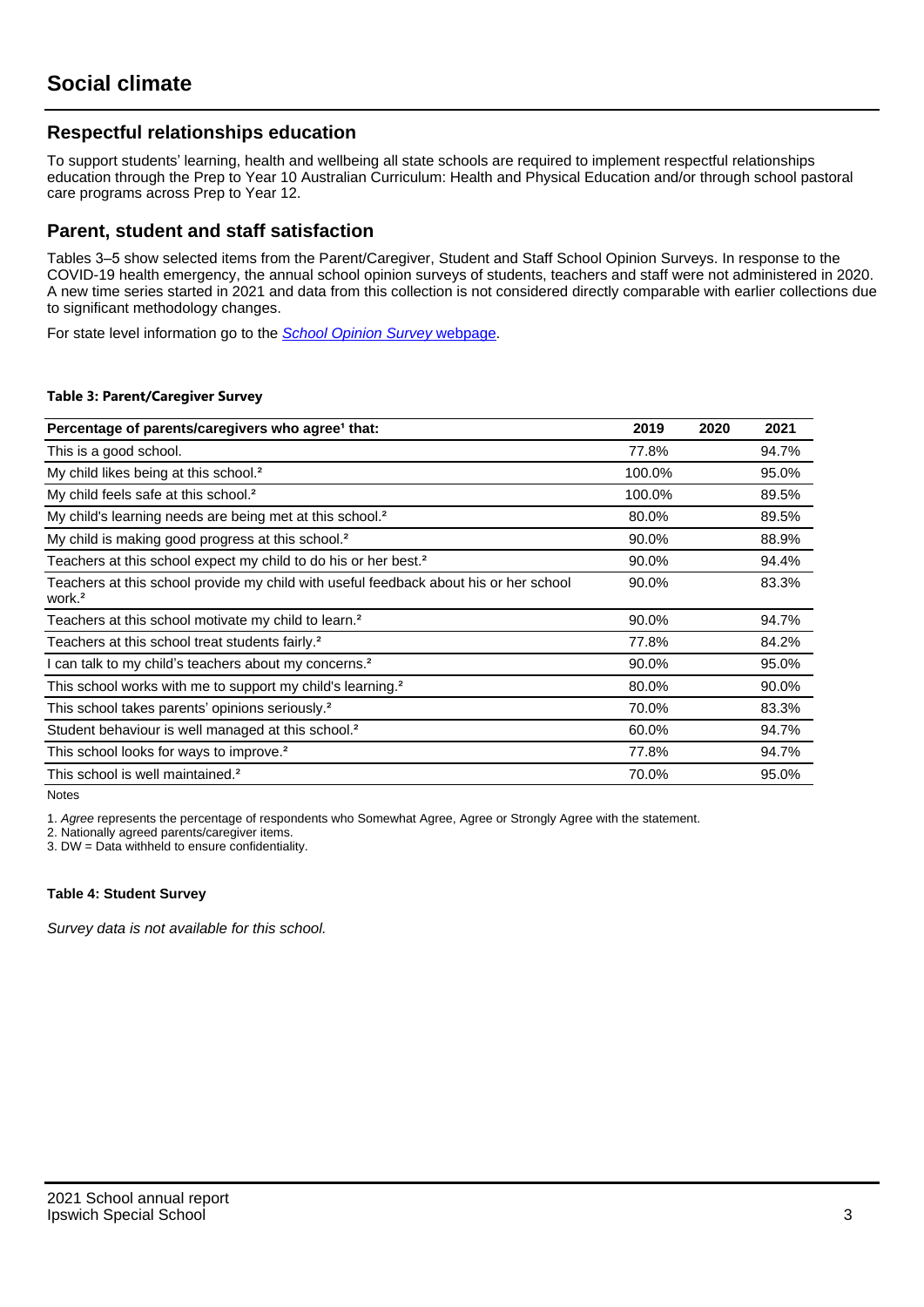#### **Table 5: Staff Survey**

| Percentage of staff who agree <sup>1</sup> that:                                                            | 2019  | 2020 | 2021   |
|-------------------------------------------------------------------------------------------------------------|-------|------|--------|
| I feel confident embedding Aboriginal and Torres Strait Islander perspectives across the<br>learning areas. | 93.1% |      | 100.0% |
| I enjoy working at this school. <sup>2</sup>                                                                | 90.4% |      | 100.0% |
| I feel this school is a safe place in which to work. <sup>2</sup>                                           | 88.5% |      | 96.7%  |
| I receive useful feedback about my work at this school. <sup>2</sup>                                        | 80.4% |      | 92.9%  |
| Students are encouraged to do their best at this school. <sup>2</sup>                                       | 96.0% |      | 100.0% |
| Students are treated fairly at this school. <sup>2</sup>                                                    | 92.0% |      | 100.0% |
| Student behaviour is well managed at this school. <sup>2</sup>                                              | 78.0% |      | 96.7%  |
| Staff are well supported at this school. <sup>2</sup>                                                       | 74.0% |      | 96.4%  |
| This school takes staff opinions seriously. <sup>2</sup>                                                    | 64.7% |      | 93.3%  |
| This school looks for ways to improve. <sup>2</sup>                                                         | 86.3% |      | 100.0% |
| This school is well maintained. <sup>2</sup>                                                                | 78.8% |      | 96.6%  |
| This school gives me opportunities to do interesting things. <sup>2</sup>                                   | 84.3% |      | 92.9%  |

Notes

1. Agree represents the percentage of respondents who Somewhat Agree, Agree or Strongly Agree with the statement.

2. Nationally agreed staff items.

3. DW = Data withheld to ensure confidentiality.

## **Description of how this school manages non-attendance**

Queensland state schools manage non-attendance in line with the Queensland Department of Education procedures: [Managing Student Absences and Enforcing Enrolment and Attendance at State Schools](https://ppr.qed.qld.gov.au/pp/managing-student-absences-and-enforcing-enrolment-and-attendance-at-state-schools-procedure); and [Roll Marking in State Schools,](https://ppr.qed.qld.gov.au/pp/roll-marking-in-state-schools-procedure) which outline processes for managing and recording student attendance and absenteeism.

## **School disciplinary absences**

#### **Table 6: Count of school disciplinary absences at this school**

| Type of school disciplinary absence | 2019 | 2020 | 2021 |
|-------------------------------------|------|------|------|
| Short suspension                    | 6    |      |      |
| Long suspension                     |      |      |      |
| Exclusion                           |      |      |      |
| Cancellation                        |      |      |      |
| Total                               |      |      |      |

Notes

1. School disciplinary absence (SDA) data is a total of short suspensions (1–10 days), long suspensions (11–20 days), exclusions and cancellations. 2. The number of SDAs is not the number of students who received an SDA as one student may be suspended several times in a school year. Each time a student is suspended it is recorded as an additional SDA. The data does not reflect the outcomes of appeal decisions.

3. 2020 data was impacted by the COVID-19 health emergency. There were significantly fewer SDAs during the home-based learning period (the first five weeks of Term 2) compared to other years.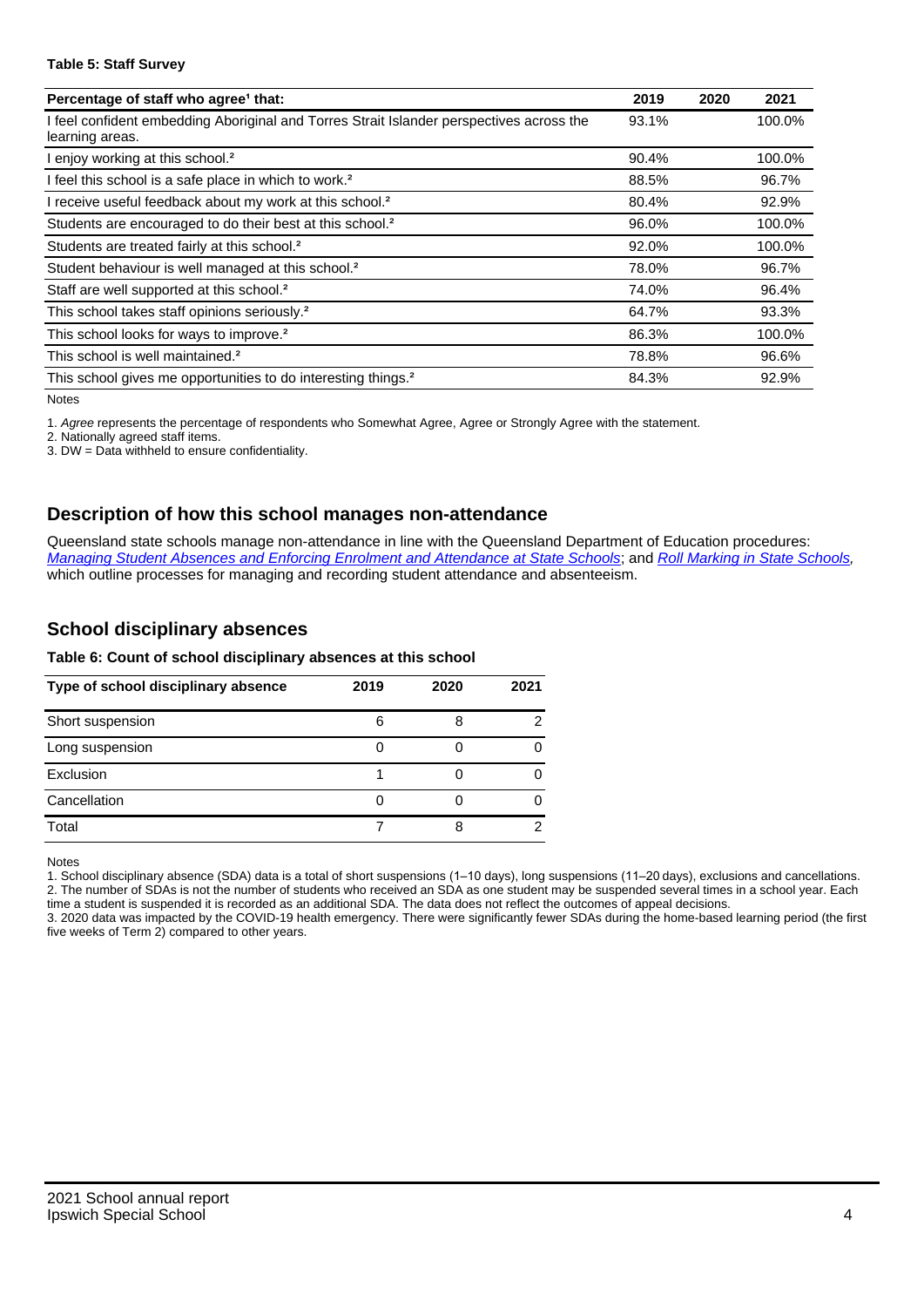## **School income broken down by funding source**

School income, reported by financial year accounting cycle using standardised national methodologies and broken down by funding source is available via the [My School](http://www.myschool.edu.au/) website.

#### **How to access our income details**

- 1. Click on the My School link <http://www.myschool.edu.au/>.
- 2. Enter the school name or suburb of the school you wish to search.

| Search by school name or suburb | <b>School sector</b> | hool type | <b>State</b> |  |
|---------------------------------|----------------------|-----------|--------------|--|
|                                 |                      |           |              |  |

3. Click on *View School Profile* to access the school's profile.

4. Click on Finances and select the appropriate year to view school financial information.

| School profile       | <b>NAPLAN</b> | Attendance | <b>Finances</b> | VET in schools | Senior secondary | Schools map |
|----------------------|---------------|------------|-----------------|----------------|------------------|-------------|
|                      |               |            |                 |                |                  |             |
| <b>Staff profile</b> |               |            |                 |                |                  |             |

# **Teacher standards and qualifications**

The Teacher registration eligibility requirements: Policy (p.1) states:

To be eligible for registration, a person must satisfy the Queensland College of Teachers (QCT) that they meet requirements regarding qualification and experience, or have otherwise met the requirements of the Australian Professional Standards for Teachers (APST). A person must also satisfy the QCT that they are suitable to teach and meet English language proficiency requirements. All these requirements are specified in the Act and the Education (Queensland College of Teachers) Regulation 2005 (the Regulation).

The qualifications required for teacher registration are successful completion of either -

- (a) a four-year initial teacher education program including teacher education studies of at least one year (e.g. a Bachelor of Education, or a double Bachelor degree in Science and Teaching) or
- (b) a one-year graduate initial teacher education program following a degree (e.g. a one-year Graduate Diploma of Education (Secondary) after a three-year Bachelor degree) or
- (c) another course of teacher education that the QCT is reasonably satisfied is the equivalent of (a) or (b). These are considered on a case-by-case basis.

For more information, please refer to the following link:

• <https://www.qct.edu.au/registration/qualifications>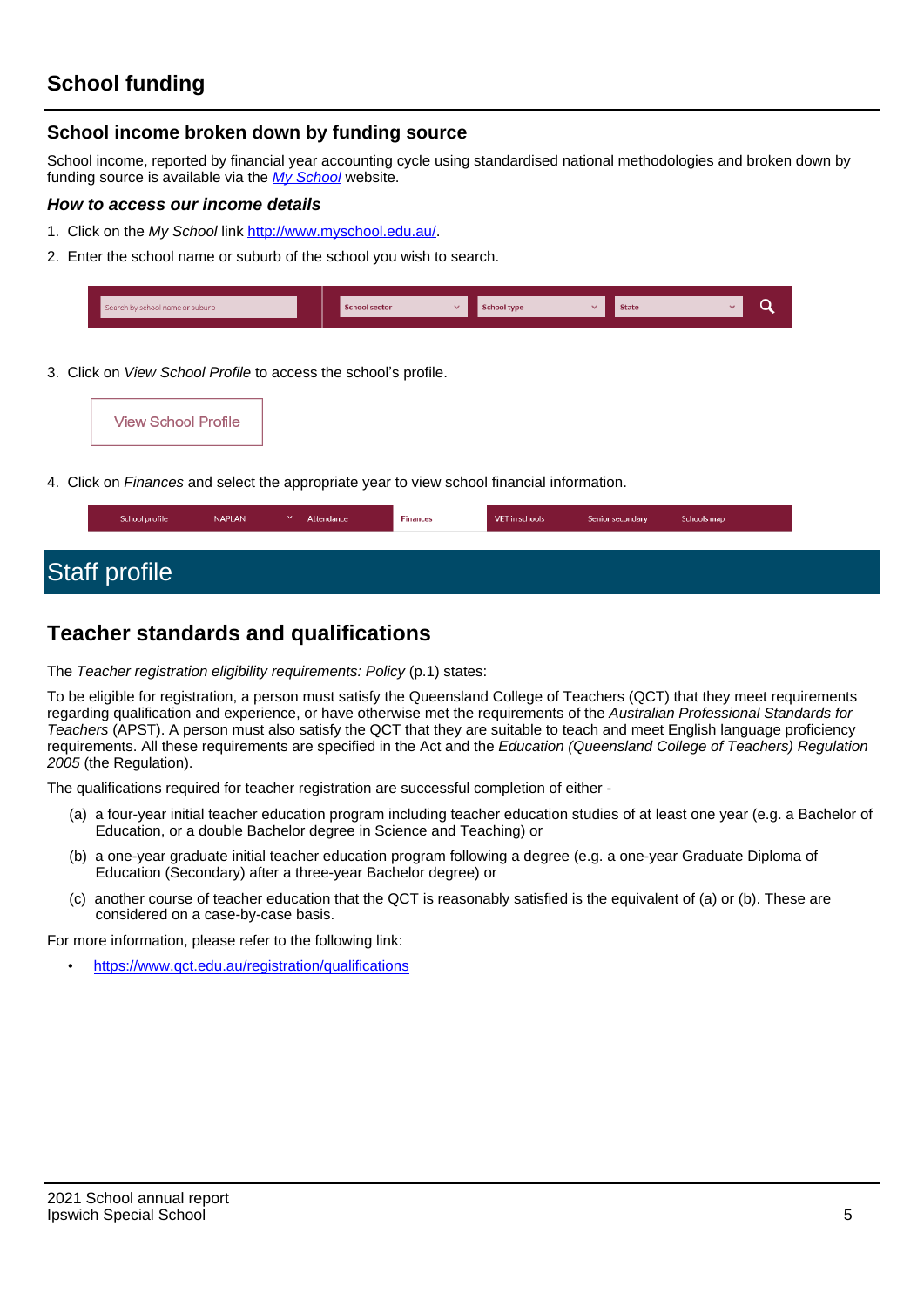# **Workforce composition**

## **Staff composition, including Indigenous staff**

#### **Table 7: Workforce composition for this school**

|                    | <b>Teaching staff</b> |      |      | Non-teaching staff |      |      | Indigenous staff |      |      |
|--------------------|-----------------------|------|------|--------------------|------|------|------------------|------|------|
| <b>Description</b> | 2019                  | 2020 | 2021 | 2019               | 2020 | 2021 | 2019             | 2020 | 2021 |
| Headcount          | 42                    | 39   | 38   | 58                 | 53   | 59   | <5               |      | כ>   |
| <b>FTF</b>         | 36                    | 34   | 33   | 34                 | 34   | 35   | <5               | <5   | <5   |

Notes<br>1. T

1. Teaching staff includes school leaders.<br>2. Indigenous refers to Aboriginal and Tor

2. Indigenous refers to Aboriginal and Torres Strait Islander people of Australia.<br>3. FTE = full-time equivalent

 $FTE = full-time equivalent$ 

# Student performance

# **Key student outcomes**

### **Student attendance**

Tables 8–9 show attendance rates at this school as percentages. In 2020, the COVID-19 health emergency affected student attendance in Queensland Government schools. Comparisons between 2020 and other years' attendance data should not be made.

#### **Table 8: Overall student attendance at this school**

| <b>Description</b>                                  | 2019 | 2020 | 2021 |
|-----------------------------------------------------|------|------|------|
| Overall attendance rate for students at this school | 81%  | 83%  | 81%  |

Notes

1. The attendance rate is the full- and part-time days attended as a percentage of enrolled school days.

2. Full-time students only.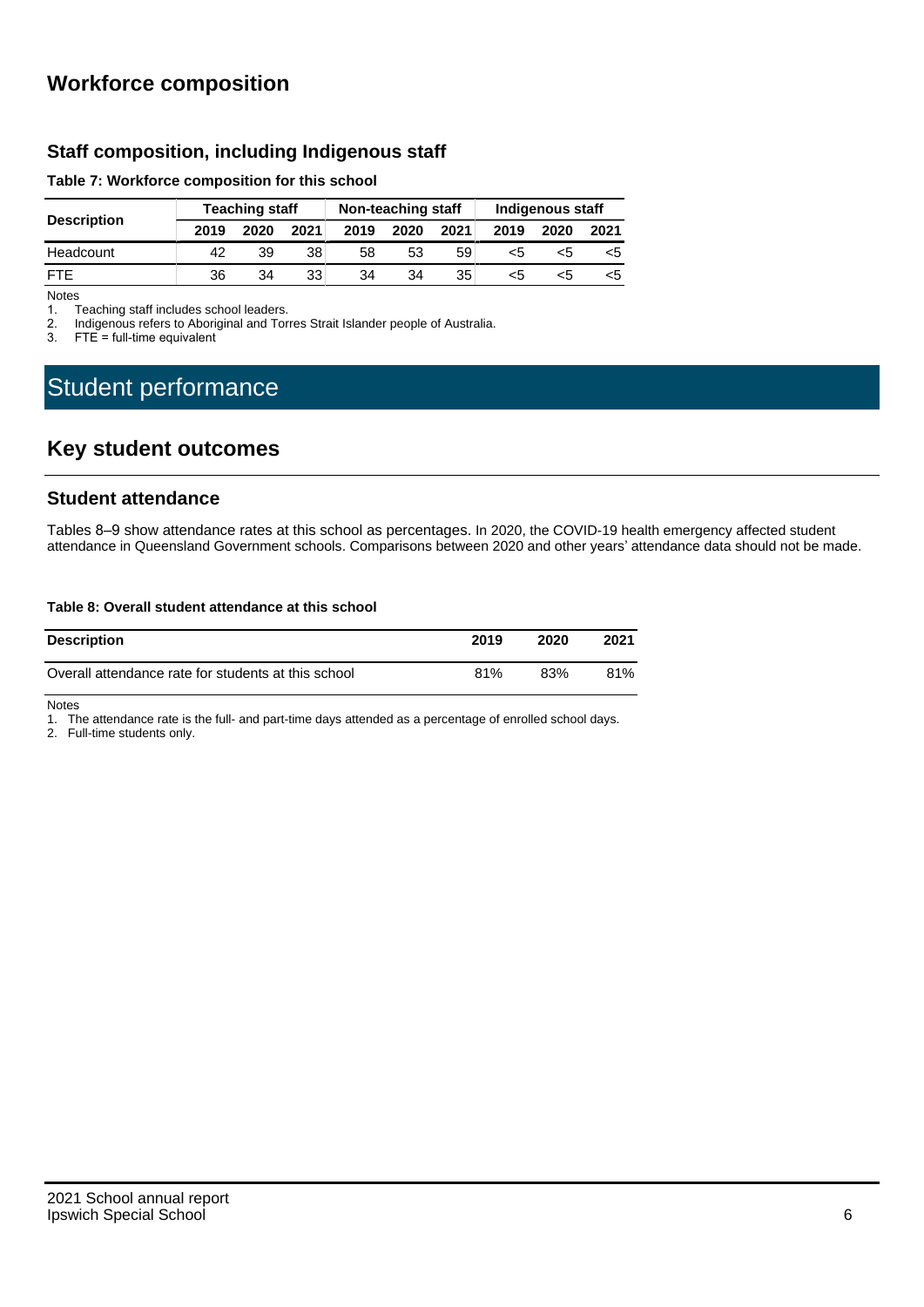#### **Table 9: Student attendance rates for each year level at this school**

| <b>Year Level</b> | 2019 | 2020 | 2021 |
|-------------------|------|------|------|
| Prep Year         | 87%  | 83%  | 80%  |
| Year <sub>1</sub> | 55%  | 83%  | 79%  |
| Year 2            | 70%  | 50%  | 84%  |
| Year 3            | 86%  | 79%  | 61%  |
| Year 4            | 84%  | 85%  | 85%  |
| Year 5            | 81%  | 83%  | 78%  |
| Year <sub>6</sub> | 69%  | 81%  | 83%  |
| Year 7            | 84%  | 77%  | 77%  |
| Year 8            | 89%  | 88%  | 62%  |
| Year 9            | 84%  | 87%  | 85%  |
| Year 10           | 88%  | 88%  | 90%  |
| Year 11           | 92%  | 89%  | 86%  |
| Year 12           | 87%  | 96%  | 91%  |

Notes

1. The attendance rate is the full- and part-time days attended as a percentage of enrolled school days.<br>2. Full-time students only.

Full-time students only.

3. DW = Data withheld to ensure confidentiality

## **NAPLAN**

Our reading, writing, spelling, grammar and punctuation, and numeracy results for the Years 3, 5, 7 and 9 NAPLAN tests are available via the [My School](http://www.myschool.edu.au/) website.

#### **How to access our NAPLAN results**

- 1. Click on the My School link <http://www.myschool.edu.au/>.
- 2. Enter the school name or suburb of the school you wish to search.

| Search by school name or suburb | <b>School sector</b> | <b>School type</b> | <b>State</b> |  |  |
|---------------------------------|----------------------|--------------------|--------------|--|--|
|                                 |                      |                    |              |  |  |

3. Click on View School Profile of the appropriate school to access the school's profile.



4. Click on NAPLAN and select a year to view school NAPLAN information.

|  |  | School profile | <b>NAPLAN</b> |  | Attendance | Finances | VET in schools | Senior secondary | Schools map |  |
|--|--|----------------|---------------|--|------------|----------|----------------|------------------|-------------|--|
|--|--|----------------|---------------|--|------------|----------|----------------|------------------|-------------|--|

Notes

- 1. If you are unable to access the internet, please contact the school for a hard copy of the school's NAPLAN results.
- 2. The National Assessment Program Literacy and Numeracy ([NAPLAN\)](http://www.nap.edu.au/naplan) is an annual assessment for students in Years 3, 5, 7 and 9.